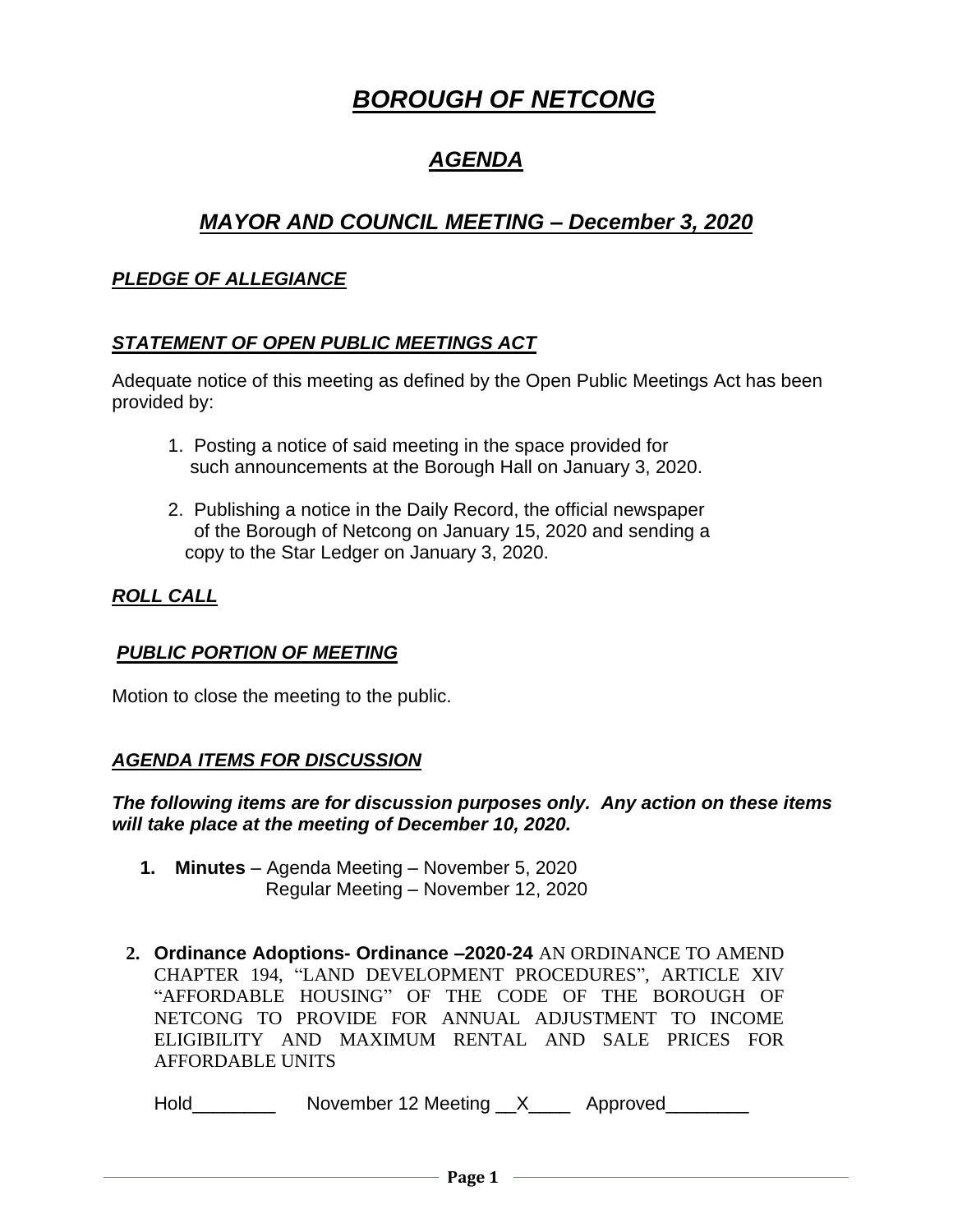**3. Ordinance Adoptions- Ordinance 2020-25 -** AN ORDINANCE TO AMEND CHAPTER 268 "VEHICLES AND TRAFFIC," ARTICLE II "PROHIBITED AND TIME LIMIT PARKING," OF THE CODE OF THE BOROUGH OF NETCONG TO ADD SECTION 4.1 "FIRE LANES".

Hold Movember 12 Meeting X Approved

**4. Ordinance Adoptions- Ordinance 2020-27** – AN ORDINANCE ADOPTING AN AMENDED REDEVELOPMENT PLAN FOR BLOCK 28, LOTS 15, 16, 17, 18, 19, 20 & 21 IN THE BOROUGH OF NETCONG

Hold\_\_\_\_\_\_\_\_\_\_\_\_ November 12 Meeting \_\_X\_\_\_\_\_ Approved\_\_\_\_\_\_\_\_\_

- **5. Correspondence –**Lake Musconetcong Regional Planning Board Letter- 2021 Budget
- **6. Old Business –** Yard Waste Ordinance
- **7. Old Business** Stormwater Ordinance
- **8. New Business-** Shop Rite Redevelopment Agreement
- **9. Resolution 2020-110-** Authorizing the Execution of a Shared Services Agreement with the Morris County Municipal Utilities Authority for Recycling Collection and Disposal Services
- **10. Resolution 2020 – 111** Governor's Council on Alcoholism and Drug Abuse Fiscal Grant Cycle July 2020-June 2025
- **11. Resolution 2020**-**112** Authorizing the Adoption of the 2020 Morris County, New Jersey Hazard Mitigation Plan Update
- **12. Resolution 2020-113–** Authorizing the Execution of a Municipal Court Shared Services Agreement Between the Borough of Netcong and the Township of Mount **Olive**
- **13. Resolution 2020-114 –** Authorizing the Cancellation of Small Balances under the Amount of \$10.00
- **14. Resolution 2020- 115-**Emergency Management Shared Service